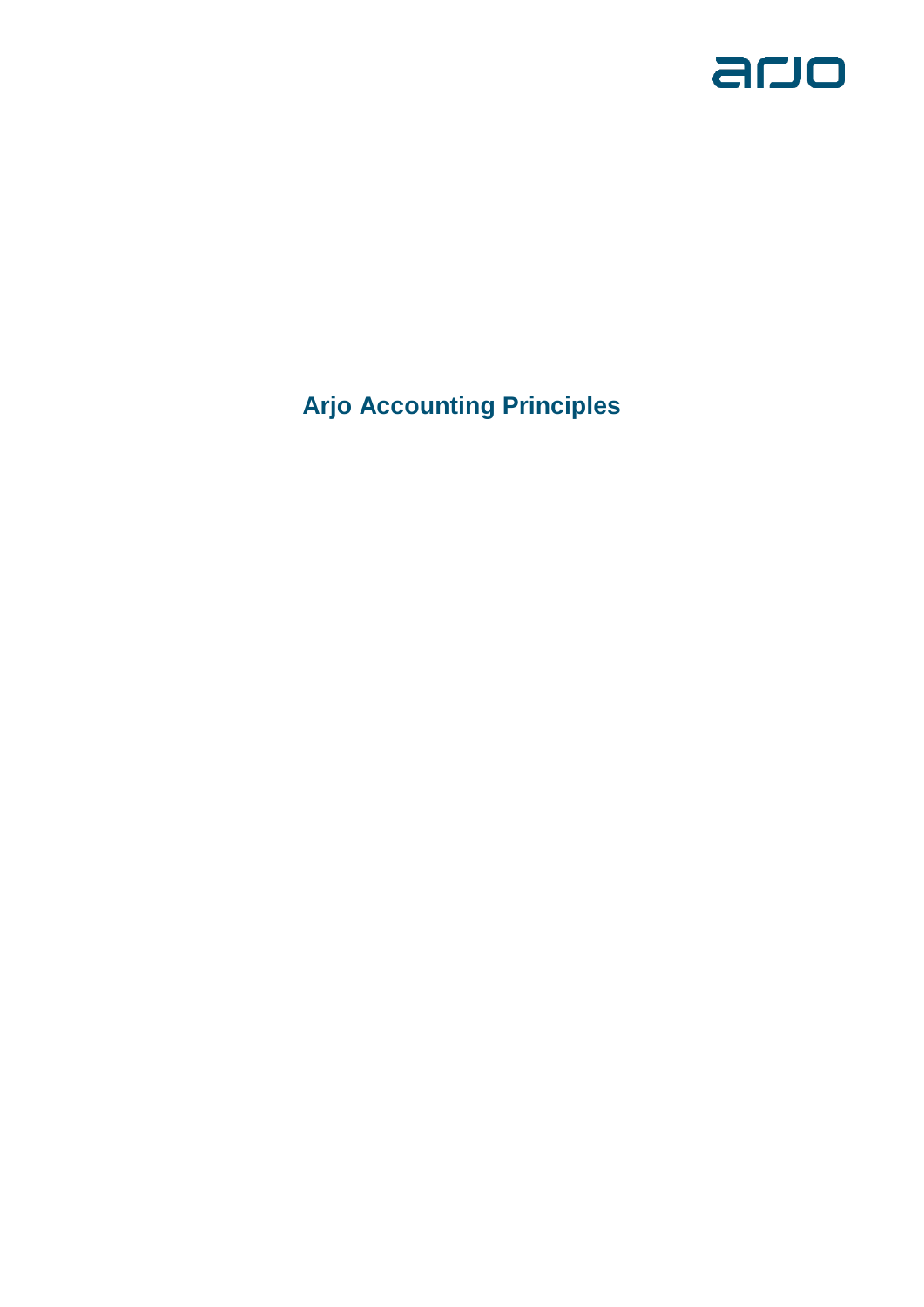# **Basis of preparation and accounting policies**

# **Basis of preparation**

In view of the decision of the board of directors of Getinge AB on November 10 to propose that the extraordinary gen- eral meeting resolve to distribute Arjo AB (publ) (Arjo) through a so-called Lex Asea, these combined financial statements have been prepared forthe purpose of compiling a prospectus, since Arjo's shares are to be admitted to trad- ing on a regulated market. The following combined financial statements for Arjo were prepared in accordance with International Financial Reporting Standards (IFRS)/International Accounting Stan- dards (IAS), as approved by the EU, and the Swedish Finan- cial Reporting Board's recommendation RFR 1 Supplemen- tary Accounting Rules for Groups.

The combined financial statements encompass the three fiscal years ending December 31, 2016, 2015 and 2014. Arjo applies the cost method to value its assets and liabili- ties, except as regards available-for-sale financial assets and financial assets and liabilities, including derivative instru- ments, at fair value through profit and loss, which are mea- sured at cost either through profit and loss or other compre- hensive income ifthey are hedging instruments attributable to cash-flow hedges. Additional information about the preparation of the combined financial statements is pre-sented below.

The formation of the Arjo Group is a transaction under shared controlling influence (joint venture) and is not cur- rently encompassed by any IFRSs, which means that an appropriate accounting policy isto be applied in accordance with IAS 8. An applicable and accepted method is using pre- vious carrying amounts (predecessor basis), which is the policy that Arjo has decided to apply.

The financial statements have been prepared based on the financial information reported for the above-mentioned entities for the purposes of consolidation in Getinge AB (publ), which is Arjo's parent company. Accordingly, the financial statements are an aggregate of this financial infor- mation and are presented as if the entities had been a group from the point in time that they had been a part of Getinge Group. The accounting policies comply with the accounting policies presented in Getinge AB's consolidated financial statements for the 2016 fiscal year, as described below, and entail that the entities' assets and liabilities are presented at the carrying amounts for the highest level of the shared con- trolling influence (meaning Getinge AB) for the periods encompassed by this financial statement.

This financial statement is also Arjo's first financial state- ments that has been prepared in accordance with IFRS. Con- sidering the above, IFRS 1 has no impact on the measure- ment of assets and liabilities. However, Arjo has decided in its presentation of the financial statements to apply the vol- untary exemption in IFRS 1 to reset translation differences in the opening balance sheet for 2014 to zero.

Since not only legal entities were transferred in connec- tion with the formation of the Arjo Group, the following con- siderations were made in the preparation of the financial statements, in addition to the policies used for determining which assets, liabilities, income, expenses and cash flows were to be included in the consolidated financial statements:

#### **Allocation of income and expenses**

A prerequisite for preparing combined financial statements is that income and expenses, and assets and liabilities, are based on items that can be identified. Getinge AB has applied internal cost allocations whereby central expenses, including IT and HR functions and other group staff function expenses, were debited to the respective units, which means that related expenses for Ario have been included in the combined financial statements.

#### **Remuneration of senior executives**

No separate disclosures on remuneration of senior execu- tives are presented since Arjo had appointed no manage- ment team during the period encompassed by these com- bined financial statements. No Board fees were paid either.

# **Pension commitments**

The majority of the pension commitments and related plan assets were recognized by each legal entity in Arjo for all periods, and were calculated in accordance with the policies presented below. Pension commitments and the fair value for directly attributable plan assets for these pension com- mitments were recognized in the financial statements based on the calculated commitments in accordance with IAS 19. Pension commitments and assets for which consent for transfer is required from a government authority or another party were included. Costs and remeasurement effects related to these commitments are reflected in the financial statements.

# **Derivatives and hedge accounting**

Arjo's commercial flows have been hedged in accordance with Getinge's finance policy via internal reporting for future flows, which in turn have been hedged by Getinge AB'strea- sury function. This function has handled all of Getinge Group's derivatives and hedging relationshipsregarding commercial flows and net investments. The derivatives and the hedge reserve attributable to Arjo regarding cash-flow hedges have been included in these financial statements.

Since the derivatives have not been directly regulated, they are recognized as transactions with owners. Net investments were not hedged.

# **Financial expenses and capital structure**

Financial expenses charged to the entities in Arjo are based on actual borrowing and interest expensesin relation to Get- inge's central treasury function and any external borrowing in the individual entities. Arjo's historical capital structure has not reflected that of a separate, listed entity since it has primarily been financed internally. Arjo's definitive capital structure will be determined when Getinge distributes Arjo.

#### **Incometax**

As a result of Getinge being able to equalize tax between entities via group contributions and similar methods, the entities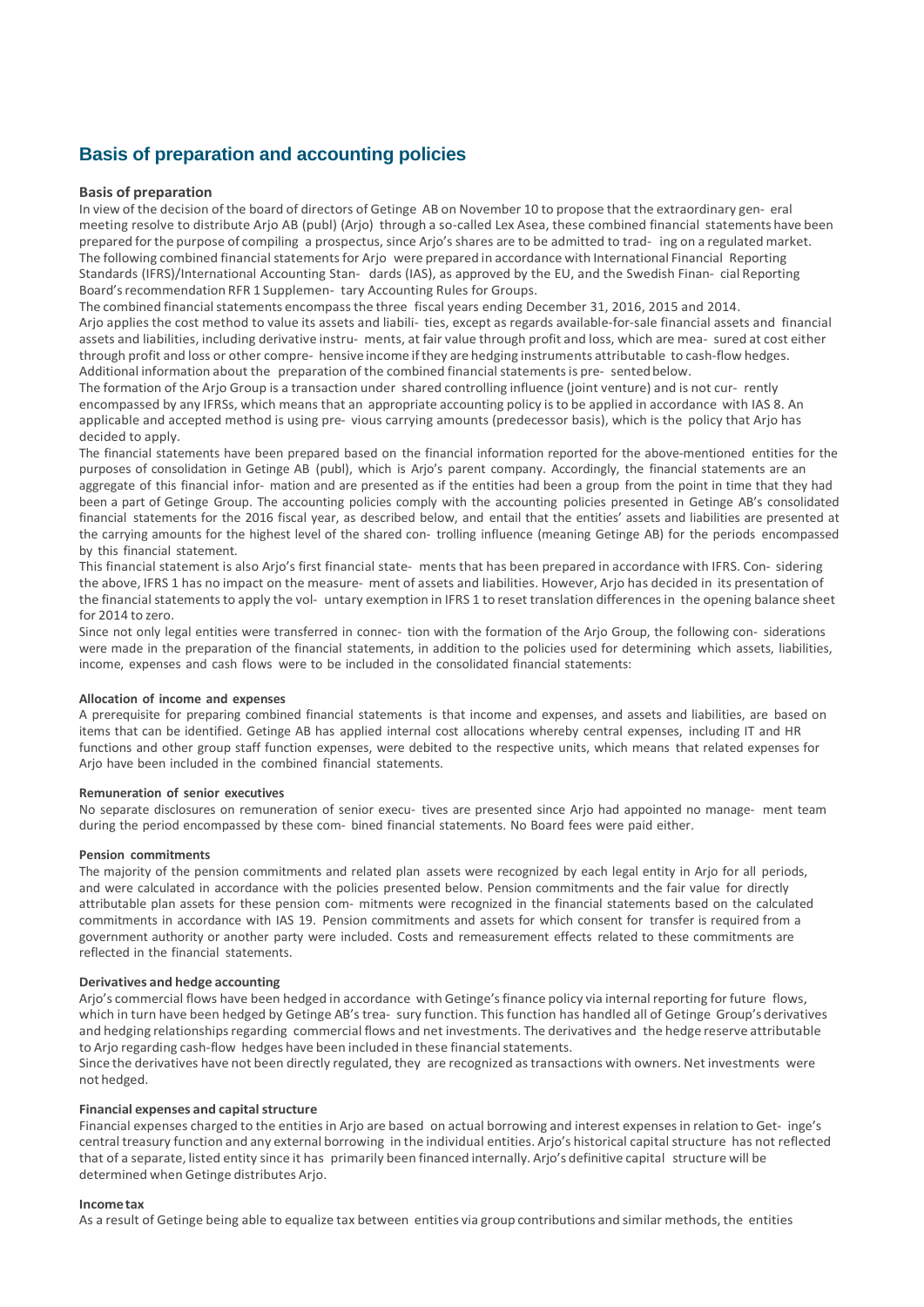comprising Arjo have not historically been levied tax asifthey were an independent group.

Accordingly, tax in these combined financial statements isrecognized based on the taxable earnings of the entities and the Group's opportunitiesto equalize tax via, for exam- ple, group contributions. Tax equalization that has taken place between Arjo and other Getinge companies has been recognized as a transaction with owners.

# **Earnings per share**

The calculation of earnings per share in these financial statementsis based on the average number ofshares out- standing that are expected to exist when Arjo is distributed, which amounts to 272 369 573 million shares. This is deemed to be more relevant since the intention going for- ward is to reflect the share structure that will exist in Arjo due to the proposed distribution of the Company.

# **Elimination of transactionsin Arjo**

Receivables, liabilities, income, expenses, and unrealized gains and losses arising between entities in Arjo are elimi- nated in their entirety. Unrealized losses are eliminated in the same manner as unrealized gains, but only insofar as no impairment isrequired. Arjo has had many transactions with Getinge companies, and pricing complied with Getinge Group'stransfer pricing policy. Arjo has chosen to recognize these transactions on separate rowsin its balance sheet as current/non-current receivables/liabilities from/to group companies. For additional information on transactions between Arjo and Getinge, see Note 25 Transactions with related parties.

# **Significant events after the end of the fiscal year**

Due to the potential impact of events after the closing date in accordance with IAS 10, the policy has been decided for the financial statements to only take into account such potential events in the most recent period presented, mean- ing the 2016 fiscal year. Accordingly, the 2015 and 2014 fiscal years are considered to have been completed.

# **Accounting and measurement policies**

The basis for preparation of Arjo's combined financial state- mentsis presented above.

The financial statements are presented in Swedish kronor (SEK). Unless otherwise stated, all amounts are given in mil- lions of Swedish kronor (SEK M). Figures in parentheses per- tain to operations in 2015 and 2014, unless otherwise speci- fied. Amounts for each year are separated by a semi colon.

# **Significant estimates and assessments**

To prepare the financial statements in accordance with IFRS, company management is required to make assessments and assumptions that affect the recognized amounts of assets and liabilities, other information provided in the financial statements and income and expenses recognized during the period. Estimates, assessments and assumptions are reviewed on a regular basis. The actual outcome may diverge from these assessments, estimates and assump- tions. The board of directors and group management have deemed that the following areas may have a significant impact on Arjo's earnings and financial position:

*Measurementof identifiable assets and liabilities inconnection with acquisitions*. In conjunction with acquisitions, all identifi- able assets and liabilities in the acquired company are iden- tified and measured at fair value, including the value of assets and liabilities in the previously owned share as well as the share attributable to non-controlling interests.

*Goodwill and intangible assets with an indefinite useful life*. The impairment requirement for goodwill and other intangible assets with an indefinite useful life is tested annually by Arjo in accordance with the accounting policy described here. The recoverable amount for cash generating units has been established through the measurement of value in use. Forthese calculations, certain estimates must be made.

*Pensioncommitments*.Recognitionoftheexpensesfor defined-benefit pensions and other applicable retirement benefits is based on actuarial valuations, relying on assump- tions for discount rates, future salary increases and expected inflation. In turn, the discount rate assumptions are based on rates for high-quality fixed-interest invest- ments with durations similar to the pension plans.

*Obsolescencereserve*. Inventories are recognizedatthe lower of cost according to the first in/first out principle, and net realizable value. The value of inventories is adjusted for the estimated decrease in value attributable to products no longersold, surplus inventories, physical damage, lead times forinventories, and handling and sales overheads. If the net realizable value islower than the cost, a valuation reserve is established for inventory obsolescence.

*Deferred tax*. The measurement of loss carryforwards and the Company's ability to utilize unutilized loss carryforwards is based on the Company's assessments of future taxable income in various tax jurisdictions and includes assumptions regarding whether expenses that have not yet been subject to taxation are tax deductible. Deferred tax is recognized in profit and loss unless the deferred tax is attributable to items recognized in other comprehensive income, in which case the deferred tax is recognized together with the under- lying transaction in other comprehensive income.

#### **Subsidiaries**

Subsidiaries are all companies (including structured entities) over which Arjo exercises a controlling influence. Arjo con- trols a company when it is exposed to or has the right to variability of returns from its holding in the company and can affect these returns through its influence over the company.

#### **Foreign currencies**

*Functional currency*. Transactionsin foreign currencies are translated to the functional currency of the financialstate- ments according to the exchange rate on the date of the transaction. Receivables and liabilitiesin foreign currencies are measured at the closing day rate, and unrealized cur- rency gains and losses are included in profit and loss.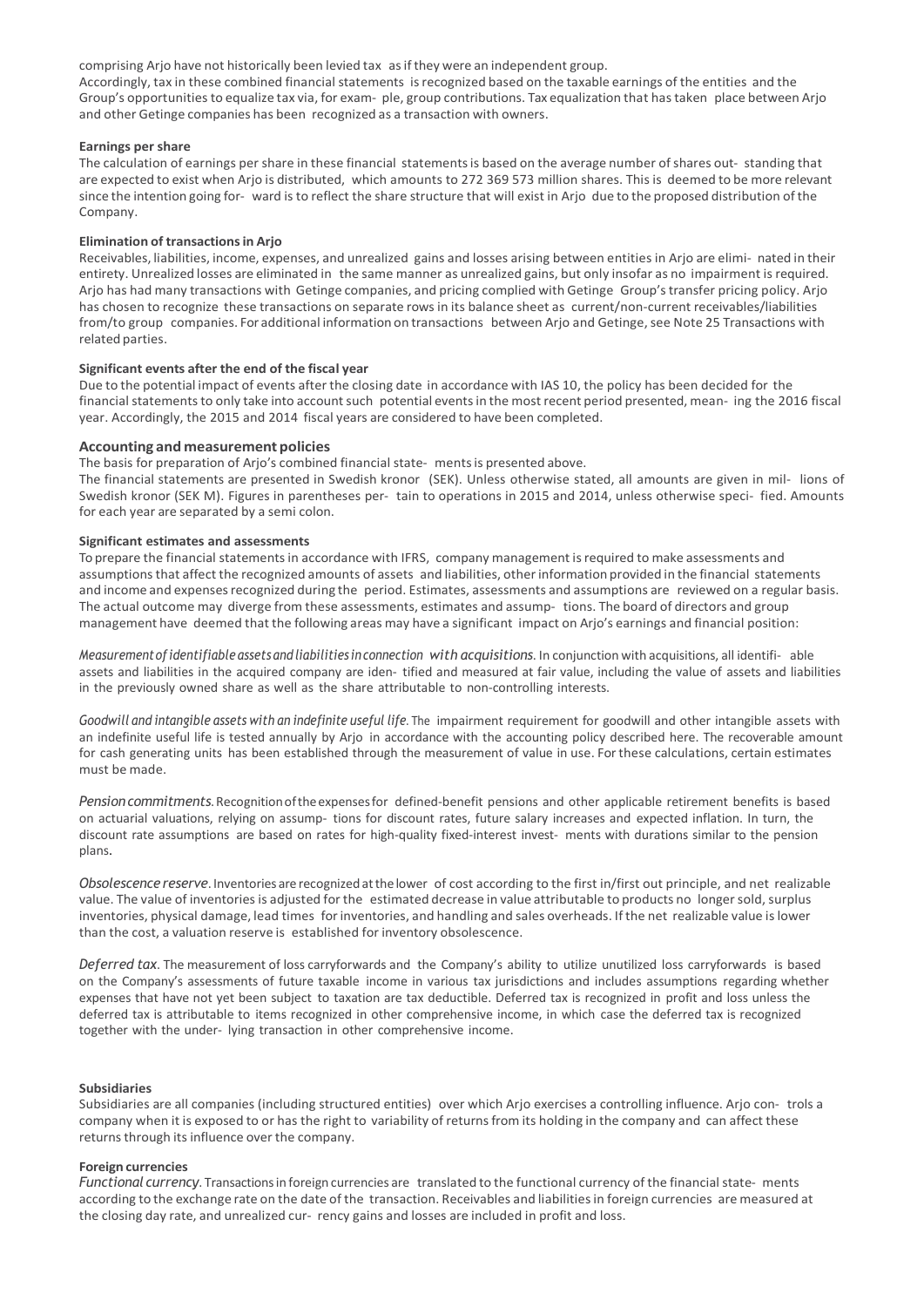Exchange-rate differences attributable to operating receiv- ables and liabilities are recognized as other operating income (operating expenses). Exchange-rate differences regarding financial assets and liabilities are recognized under "*Other financial items*." When preparing the financial statements, the balance sheets of Arjo's foreign operations are translated from their functional currency to SEK, based on the closing day rate.

*Translation of foreign operations*. Arjo applies the current method fortranslation of foreign subsidiaries' balance sheets and income statements. This means that all assets and liabilities in subsidiaries are translated at the closing day rate, and all income statement items are translated at aver- age annual exchange rates. Translation differences arising in this context are due to the difference between the income statement's average exchange rates and closing day rates, and to the net assets being translated at a different exchange rate at year-end than at the beginning of the year. Translation differences are recognized under other compre- hensive income. The total translation differences in conjunction with divestments are recognized together with the gain/ loss arising from the transaction.

# **Revenue recognition**

Sales include products, services and leasing, excluding indi- rect sales tax and discounts provided. Income is recognized when essentially all risks and rights connected with owner- ship have been transferred to the buyer. This usually occurs in connection with delivery, after the price has been deter- mined and collection of the receivable is appropriately secured. If delivery of finished products is postponed at the buyer's request, but the buyer assumes the proprietary rights and accepts the invoice (a "bill and hold" sale), income is recognized when the proprietary rights are trans- ferred. Income is normally recognized once the buyer has accepted delivery and after installation and final inspection. However, income is recognized immediately after delivery if the installation and final inspection are of a simple nature, and after establishing provisions for estimated residual expenses. Income recognition for services takes place as and when the services are performed. Income from leasing is allocated to a particular period over the term of the lease.

Interest income is recognized continuously and dividends received are recognized after the right to the dividend is deemed secure. Internalsales are eliminated from the finan- cial statements. Forlarger assignments extending over more than one accounting period, where the outcome can be mea- sured in a reliable manner, income and expenses are recog- nized in relation to the degree of completion of the assign- ment on the closing date. The degree of completion of an assignment is established in a ratio between accrued assign- ment costs for work completed on the closing date and the calculated total assignment costs, except in those instances this does not correspond to the degree of completion.

Changesin the scope and claims of the assignment are included only if there is an agreement with the customer. When the outcome of an assignment cannot be calculated in a reliablemanner, only the amount corresponding to the accrued assignment costs that will probably be paid by the client is recognized as revenue. Other accrued assignment costs are recognized as costs in the period in which they occur. If it is probable that the total amount of accrued assignment costs will exceed total revenue from the assign- ment, the expected loss is promptly recognized as a cost in its entirety.

# **Government grants**

Government grants are measured at fair value when it is probable that the terms associated with the grants will be met and that the grants will be received. Government grants relating to costs are recognized in profit and loss. The income is recognized in the same period as the cost that the grants are intended to compensate. Government grants relating to the acquisition of assets reduce the assets' carry- ing amounts. Grants affect recognized earnings over the assets' useful life by reducing depreciation.

#### **Financial income and expenses**

Financial income and expensesinclude interestincome on bank deposits and receivables, interest expenses on loans, income from dividends, unrealized and realized profits and losses on financial investments, exchange-rate differences, and the change in value of derivative instruments used in financial activities. Borrowing costs in conjunction with the raising of loans are recognized as part of the loan to which they pertain and are charged to profit during the term of the loan.

#### **Intangible assets**

*Goodwill*. Goodwill comprises the portion of a purchase price for an acquisition that exceeds the market value of the iden- tifiable assets, with deductions for liabilities and contingent liabilities, calculated on the acquisition date, on the share of the acquired company's assets acquired by Arjo. In a busi- ness acquisition whereby the acquisition costs are less than the net value of acquired assets, assumed liabilities and con- tingent liabilities, the difference is recognized directly in profit and loss. Goodwill arising in conjunction with the acquisition of a foreign entity is treated as an asset in the foreign entity and translated at the exchange rate on the closing date. An impairment test of goodwill is conducted at least once per year or more often if there is an indication that there could have been a decrease in value. Impairment of goodwill is recognized in profit and loss. The gain or loss in connection with the divestment of an entity includes the residual carrying amount of goodwill that pertains to the divested unit.

*Other intangibleassets*.Otherintangibleassets comprise capitalized development costs, customer relationships, tech- nical know-how,trademarks, agreements and other assets. Intangible assets are recognized at cost with deductions for accumulated amortization and any impairment losses.

Amortization is applied proportionally over the asset's antic- ipated useful life, which usually varies between 3 and 15 years. Acquired intangible assets are recognized separately from goodwill if they fulfill the criteria for qualifying as an asset, implying they can be separated or they are based on contractual or other legal rights and that their market value can be established in a reliable manner. Intangible assets that are recognized separately from goodwill in the context of acquisitions of operations include customer relationships, technical know-how, trademarks, agreements, etc. Acquired intangible assets are measured at market value and amor- tized on a straight-line basis over their anticipated useful life. The useful life can, in certain cases, be indefinite. These intangible assets are not amortized. Instead they are subject to an impairment test at least every year or more often if there is an indication that there could have been a decrease in value. Costs for development, whereby research results or other knowledge is applied to produce new products, are recognized as an asset in the balance sheet to the extent that these products are expected to generate future financial benefits. These costs are capitalized when management deems that the product is technically and financially viable, which is usually when a product-development project has reached a defined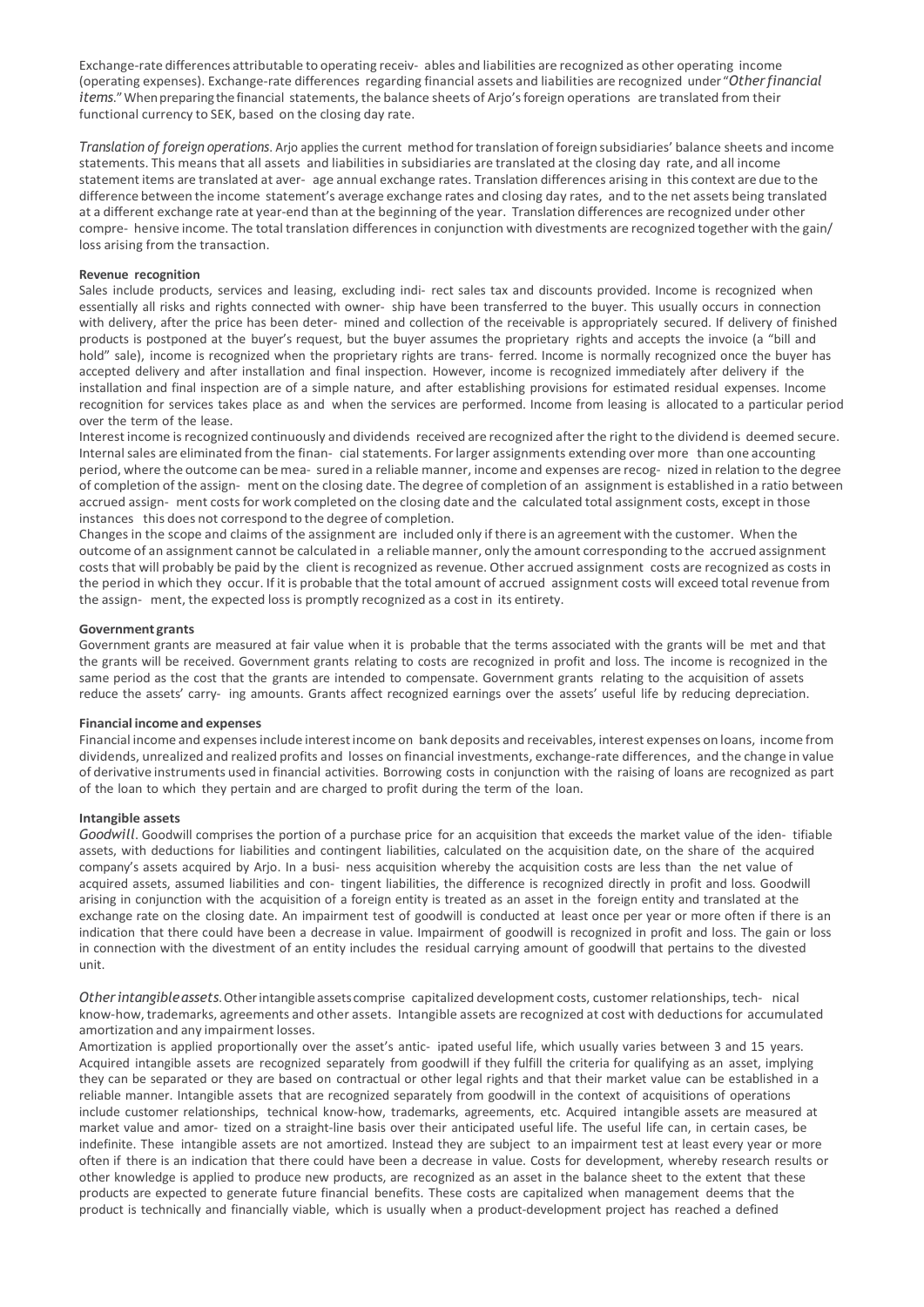milestone in accordance with an estab- lished project model. The capitalized value includes expenses for material, direct expenses for salaries and indi- rect expenses that can be assigned to the asset in a reason- able and consistent manner. In other cases, development costs are expensed as they arise. Research costs are charged to earnings as they arise. Capitalized expenses are amor- tized on a straight-line basis from the point in time at which the asset is put into commercial operation and during the asset's estimated useful life. The amortization period is between three and 15 years.

#### **Tangible assets**

Properties,machinery, equipment and othertangible assets are recognized at cost, with deductions for accumulated depreciation and any impairment losses. The cost includes the purchase price and expenses directly attributable to the asset to bring the asset to the site and in the working condi- tion for its intended use. Examples of directly attributable expenses included in the cost are delivery and handling costs, installation, legal services and consultancy services. Assets provided to the Company in conjunction with the acquisition of new subsidiaries are recognized at market value on the acquisition date. Depreciation is conducted straight line. The value in the balance sheet represents the acquisition cost with deduction for accumulated deprecia- tion and any impairment losses. Land is not depreciated since it is deemed to have an infinite economic life. However, the depreciation of other assets is based on the following anticipated useful lives:

| Depreciation, number of years |
|-------------------------------|
| $40 - 50$                     |
| $10 - 50$                     |
| $5 - 25$                      |
| 10                            |
| 5                             |
| 5                             |
| 4                             |
| 3                             |
|                               |

Tangible assets comprising parts with different useful lives are treated as separate components of tangible assets. Stan- dard maintenance and repair costs are expensed during the periods in which they arise. More extensive repair and upgrading costs are capitalized and depreciated over the item's remaining anticipated useful life. Capital gains/losses are recognized under "*Other operating income/expenses*".

# **Leasing. Arjo as a lessee**

*Financial leases.* Arjo has no material financial leases as a lessee.

*Operating leases.* Leasing of assets whereby the lessor essen- tially remains the owner of the asset is classified as operat- ing leases, and payments made according to operating lease contracts or rental agreements are expensed proportionally during the lease or rental period, respectively. Any compen- sation, according to agreement, that the lessee is obliged to pay to the lessor if the leasing contract is terminated prema- turely is expensed during the period in which the contract is terminated.

#### **Leasing. Arjo as lessor**

Leasing agreements are defined in two categories, opera- tional and financial, depending on the financialsignificance of the agreement. Operating lease agreements are recog- nized as non-current assets. Income from operating leases is recognized evenly overthe lease period. Straight-line depre- ciation is applied to these assets in accordance with the undertakings and the depreciation amountis adjusted to correspond with the estimated realizable value when the undertaking expires. The estimated impairment requirement is immediately charged to profit and loss. The products' esti- mated realizable value at the expiration of the undertaking is continuously followed up on an individual basis. Financial lease agreements are recognized as non-current and current receivables. Payments received from financial leasing agreements are divided between interest income and amortization of receivables.

#### **Impairment**

At the end of each accounting period, the carrying amount of the assets is assessed to determine whether there is any indication that impairment isrequired. If there issuch an indication, the asset'srecoverable amount is established. The recoverable amount is deemed to be the higher of the asset's net realizable value and its value in use, for which the impairment loss is recognized as soon as the carrying amount exceedsthe recoverable amount. Previously recog- nized impairment on other intangible assets and tangible assets are reversed if the recoverable amount is deemed to have increased, although the impairment is notreversed to an amount greaterthan whatthe carrying amount would have been if no impairment had been recognized in earlier years. Recognized impairment of goodwill is not reversed.

#### **Inventories**

Inventories are measured at the lower of cost and produc- tion value, according to the FIFO principle, and net realizable value. Inventoriesinclude a share of indirect costsrelated to this. The value of finished products includes raw materials, direct work, other direct costs and production-related expensesincluding depreciation. The net realizable value is calculated as the estimated sales price less estimated com- pletion and selling expenses. An assessment of obsoles- cence in inventories is conducted on an ongoing basis during the year. The value of inventoriesis adjusted for the esti- mated decrease in value attributable to products no longer sold, surplus inventories, physical damage, lead times for inventories, and handling and sales overheads. Ifthe net realizable value islower than the cost, a valuation reserve is established forinventory obsolescence.

#### **Financial instruments**

A financial asset or financial liability is recognized in the bal- ance sheet when the Company is party to the contractual conditions of the instrument. A financial asset is derecog- nized from the balance sheet when the contractualrightsto the asset are realized, extinguished or the Company loses control over them. A financial liability is derecognized from the balance sheet when the contractual obligation has been fulfilled orin some other manner extinguished. Acquisitions and sales of financial assets are recognized on the transac- tion date, which isthe date on which the Company commits to acquire or sell the assets, apart from cases in which the Company acquires or sells listed securities, when liquidity-date reporting is applied.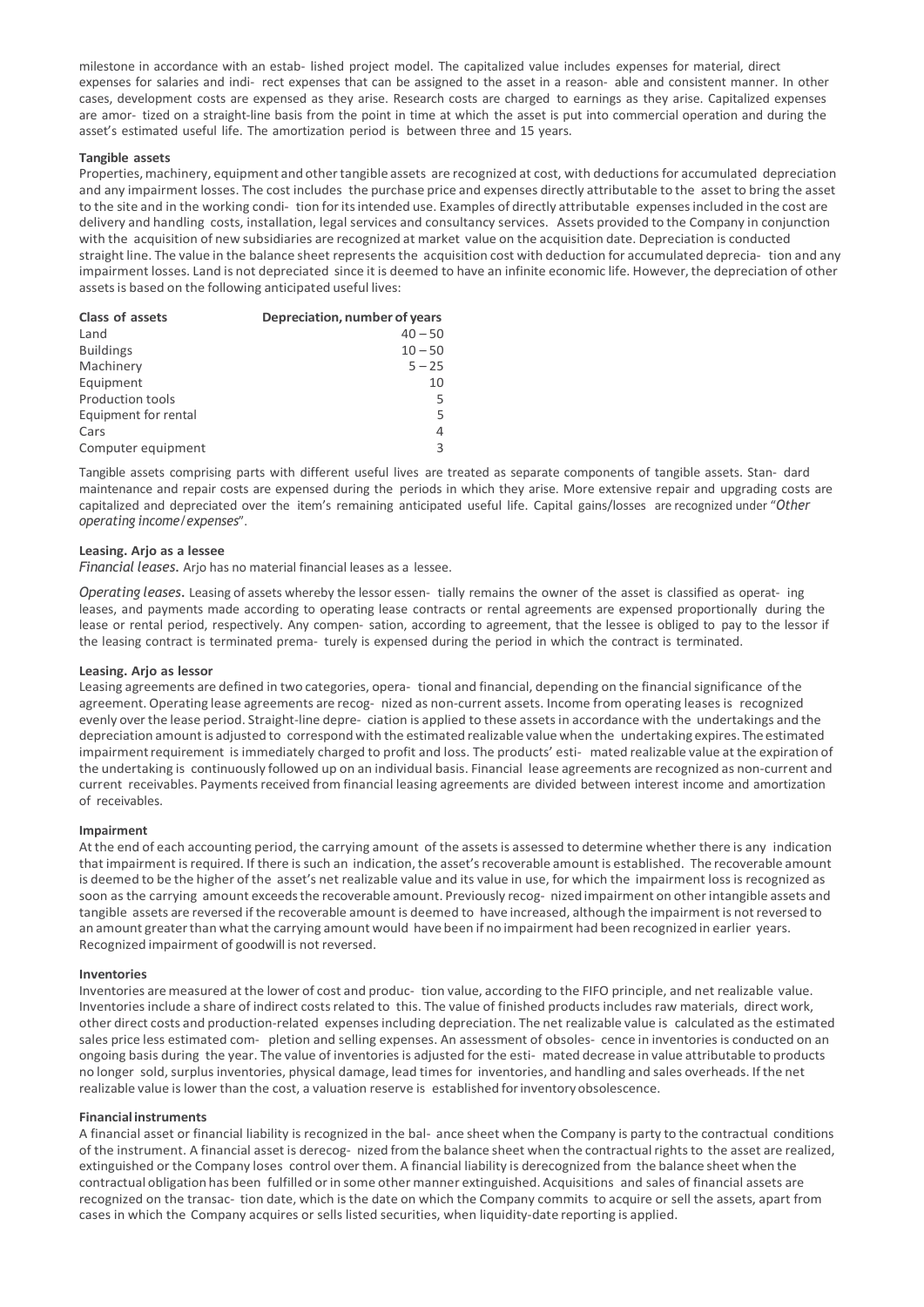Financial instruments are recognized at amortized cost or fair value, depending on the initial classification according to IAS 39. At the end of each accounting period, the Company assesses whether there are objective indications that a financial asset or group of financial assets requires impairment.

*Financialassetsmeasuredatfairvalueinprofitandloss.*Finan- cial assets in this category comprise derivatives. They are included in current assets if they are expected to be settled within 12 months of the end ofthe reporting period, other- wise, they are classified as non-current assets. All deriva- tives are measured at fair value in the balance sheet.

Changesin fair value are recognized as a component of other comprehensive income insofar asthey are part of a hedging relationship that qualifies as hedge accounting. They are reversed to profit and loss when the hedged trans- action occurs, at which point they are recognized as part of gross profit.

*Loan receivables and accounts receivable*. Assets in this cate- gory comprise non-current financial receivables, accounts receivable and other current receivables. They are included in current assets with the exception of items that fall due more than 12 months after the end of the reporting period, which are classified as non-current assets. Assets in this category are initially measured at fair value including trans- action costs.

After the acquisition date, they are recognized at amor- tized cost using the effective interest method. Accounts receivable are recognized in the amounts that are expected to be received after deductions for doubtful receivables, which are assessed on a case-by-case basis. The expected term of accounts receivable is short, which is why amounts are recognized at nominal values without discounting.

Any impairment of accounts receivable is recognized in operating expenses.

*Cash and cash equivalents*. Themajor portion of cash and cash equivalents comprises cash funds held at financial institutions, and only a minor portion comprises current liquid investments with a term from the acquisition date of lessthan three months, which are exposed to only an insig- nificant risk of value fluctuations. Cash and cash equivalents are recognized at nominal amounts, which are equivalent to fair value.

*Otherfinancialliabilities*.Thiscategoryincludesliabilitiesto Getinge's group companies, accounts payable and other cur- rent liabilities. Non-current liabilities have an expected term longerthan one year while currentliabilities have a term of lessthan one year. Items in this category are initially mea- sured at fair value and in the subsequent periods at amor- tized cost using the effective interest method.

*Hedge accounting*. For derivative instruments or other finan- cial instrumentsthat meet hedge-accounting requirements underthe cash-flow hedging method, the effective compo- nent of the value change isrecognized in other comprehen- sive income. Accumulated value changes from cash-flow hedges are reversed from shareholders' equity to profit and loss at the same time as the hedged item impacts profit and loss. The effect of the hedge is recognized on the same line asthe hedged item.

Fair value. The fair value of derivative instruments was calcu-lated using the most reliable market prices available. This requires all instruments that are traded in an effective market, such as currency forward contracts, to be measured at marked-to-market prices. Arjo has no instruments for which no reliable prices were available in the market. Trans- lation to SEK is conducted at the closing day rate.

# **Remuneration of employees**

*Recognitionofpensions.*Arjohasbothdefined-contribution and defined-benefit pension plans, of which some have assets in special funds or similar securities. The plans are usually financed by payments from the respective group companies and the employees. Arjo's Swedish companies are generally covered by the ITP plan, which does not require any payments from employees.

*Defined-benefit plans.* Pension expenses for defined-benefit plans are calculated using the Projected Unit Credit Method in a manner that distributes expenses over the employee's working life. The calculation is performed annually by inde- pendent actuaries. These commitments are measured at the present value of expected future payments, with consider- ation for calculated future salary increases, utilizing a dis- count rate corresponding to the interest rate of first-class company or government bonds with a remaining term that is almost equivalent to the actual commitments. Arjo's net lia- bilities for each defined-benefit plan (which is also recog- nized in the balance sheet), comprises the present value of the obligation less the fair value of the plan assets. If the value of the plan assets exceeds the value of the obligation, a surplus arises, which is recognized as an asset. The recog- nized asset value is limited to the total of costs related to services rendered during previous periods and the present value of future repayments from the plan, or reductions in future contributions to the plan. The actuarial assumptions constitute the Company's best assessment of the different variables that determine the costs of providing the benefits. When actuarial assumptions are used, the actual results could differ from the estimated results, and actuarial assumptions change from one period to another. These dif- ferences are recognized as actuarial gains and losses. Actu- arial gains and losses are recognized in other comprehensive income for the period in which they are incurred.

Costs for defined-benefit pension plans in profit and loss comprise the total costs for service during the current and earlier years, interest on commitments and the expected return on plan assets. Costs for service during the current period and previous periods are recognized as employee costs. The interest component of pension expenses is recog- nized under financial expenses.

*Defined-contribution plans.* Defined-contribution plans are plans in which the Company pays fixed fees to a separate legal entity and does not have any legal or informal obliga- tion to pay additional fees. Arjo's payments for defined-con- tribution plans are recognized as expenses during the period in which the employees perform the servicesthat the fee covers. The part of the Swedish ITP plan concerning family pension, disability pension, and employment group life insurance financed by insurance with Alecta is a

defined-benefit pension multi-employer plan. For this pen- sion scheme, according to IAS 19, a company is primarily to recognize its proportionate share of the defined-benefit pen- sion commitment and the plan assets and expenses associ- ated with the pension plan. The financial statements are also to include disclosures required for defined-benefit pension plans. Alecta is currently unable to provide the necessary information and therefore the above pension plans are rec- ognized as definedcontribution plans in accordance with item 30 of IAS 19. This means that premiums paid to Alecta will also be recognized on an ongoing basis as expenses in the period to which they pertain.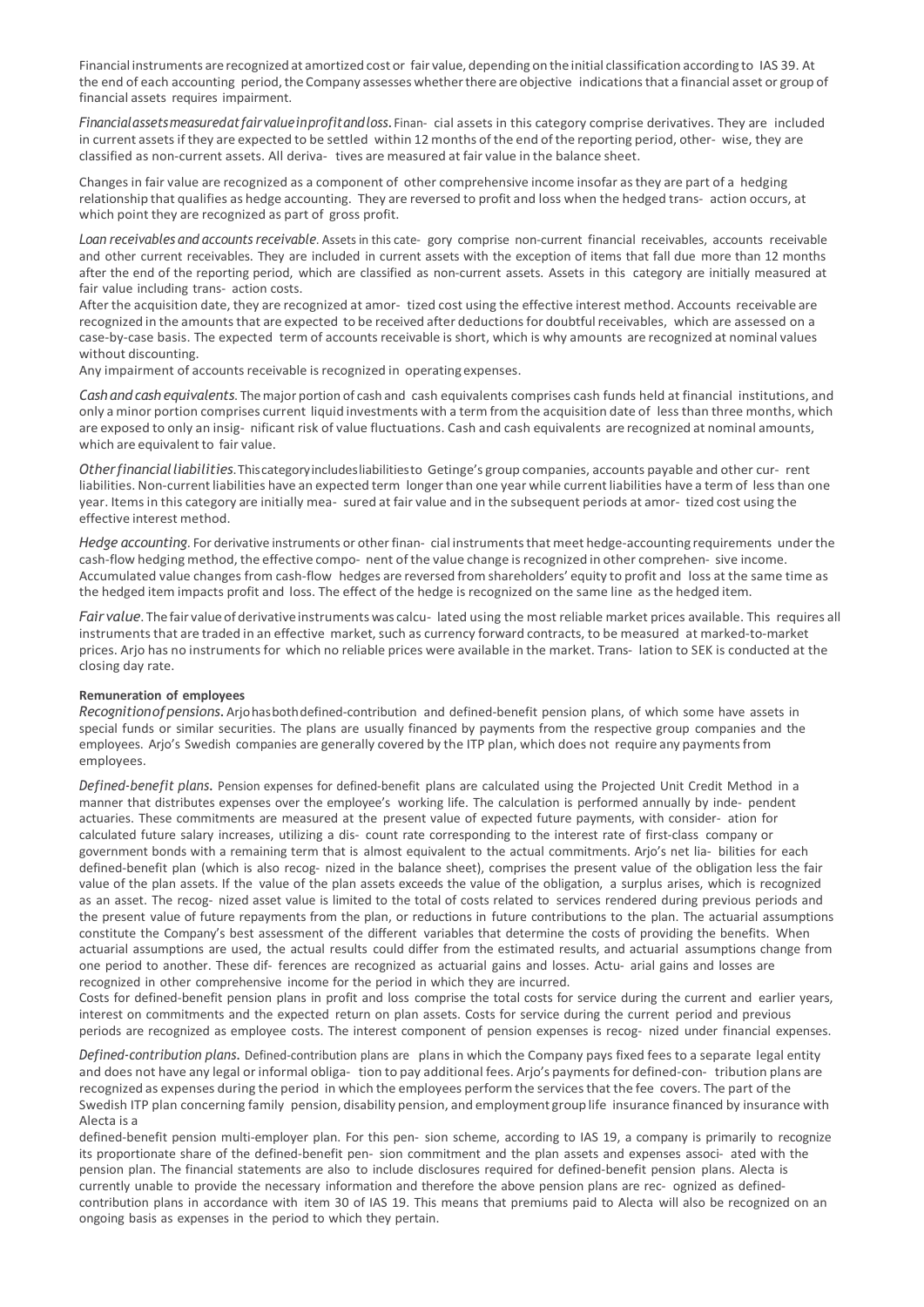# **Provisions**

Provisions are recognized when Arjo has a legal or informal obligation as a result of past events and it is probable that payment will be required to fulfill the commitment and if a reliable estimation can be made ofthe amount to be paid. Pensions, deferred tax liabilities, restructuring measures, guarantee commitments and similar items are recognized as provisions in the balance sheet. Provisions are reviewed at the end of each accounting period.

# **Contingent liabilities**

Contingent liabilities are commitments not recognized aslia- bilities/provisions either because it is not certain that an outflow of resources will be required to regulate the commit- ment or because it is not possible to make a reliable esti- mateofthe amount.

#### **Incometax**

Arjo'sincome tax includes taxes on group companies' profits recognized during the accounting period and tax adjust- ments attributable to earlier periods and changesin deferred taxes. Measurement of all tax liabilities/receivables is con- ducted at nominal amounts and in accordance with enacted tax regulations and tax rates orthose that have been announced and will almost certainly be adopted.

Tax is recognized directly in shareholders' equity if the tax is attributable to items that are recognized directly in share- holders' equity. Deferred tax is calculated to correspond to the tax effect arising when final tax is determined. Deferred tax corresponds to the net effect of tax on all existing differ- ences between fiscal and carrying amounts of assets and lia- bilities by applying applicable tax rates. Temporary differ-ences primarily arise from the depreciation of properties, machinery and equipment, the market valuations ofidentifi- able assets, liabilities and contingent liabilities in acquired companies, the market valuation of investments classified as available-for-sale and financial derivatives, gains from intra-group inventory transactions, untaxed reserves and tax loss carryforwards, of which the latter is recognized as an asset only to the extent that it is probable that these loss carryfor- wards will be matched by future taxable profits. Deferred tax liabilities pertaining to temporary differencesthat are attrib- utable to investments in subsidiaries and affiliates are not recognized, since the parent company, in each instance, can control the point in time of reversal of the temporary differences and a reversal in the foreseeable future has been deemed improbable.

# **Segment reporting**

Arjo's operations comprise one operating segment, which is why no operating segment information is provided under IFRS 8, except for the disclosures provided in Note 3. The reporting of operating segments corresponds to the internal reporting submitted to the chief operating decision maker. This function in Arjo was identified as the CEO.

# **Cash-flowstatement**

Cash-flow statements are prepared in accordance with IAS 7 Statement of Cash Flows, indirect method. The cash flows of foreign group companies are translated at average exchange rates. Changesin the Group structure, acquisitions and divestments are recognized net, excluding cash and cash equivalents, under "*Acquired operations*" and "*Divested operations*" and are included in cash flow frominvesting activi- ties.

#### **Dividend**

Dividends proposed by the board of directors are not deducted from distributable earnings until the dividend has been approved by the annual general meeting.

#### **Alternativeperformancemeasures**

Alternative performance measures are presented in this Pro- spectusto monitor Arjo's operations, the primary measures being adjusted EBITDA, cash conversion and net debt/ equity ratio.

# **New accounting policies applied by Arjo in 2016**

No standards, amendments orinterpretations effective from the fiscal year beginning on January 1, 2016 had a material impact on Arjo's financial statements.

#### **New and revised standards and interpretations that have not yet come into effect**

A number of new standards and interpretations will come into effect for fiscal years beginning on January 1, 2016 and were not applied when preparing these financial statements. None of these are expected to have any material impact on Arjo's financial statements with the exception of the following:

# *IFRS 9 Financial instruments*

IFRS 9 Financial Instruments will come into effect for the fiscal year beginning on January 1, 2018 and replaces IAS 39 Financial Instruments: Recognition and Measurement. IFRS 9 introduces new rules on, for example, the classification andmeasurement offinancial instruments, impairment of financial instruments, and hedge accounting. The standard has been adopted by the EU. Arjo hasinitiated work to evaluate the effect of introduc- ing the standard. No new rules on the classification and measurement of material financial instruments, in the form of accounts receivable, accounts payable, liabilities to credit institutions and receivables and liabilities to group compa- nies, in the financial statements are expected. All

above-mentioned material items are recognized at amor- tized cost and will continue to be recognized according to this approach under IFRS 9.

The preliminary assessment of impairment isthat reservesfor expected losses could be changed even though they have not yet been quantified. Given the fact that the Group's customers have high credit ratings and confirmed customer losses have historically been low, it has been assessed that the rules on impairment will not have a mate- rial impact on the Group's financial position.

Hedge accounting is applied to currency forward con- tracts held for managing currency exposure that arises during operations. The introduction of the new standard is not deemed to entail any changes to existing accounting pol- icies for such hedges, which is why Arjo's financial position will not be impacted.

Arjo is also working on analyzing the additional informa- tion that might be required to meet the disclosure require- ments of IFRS 7.